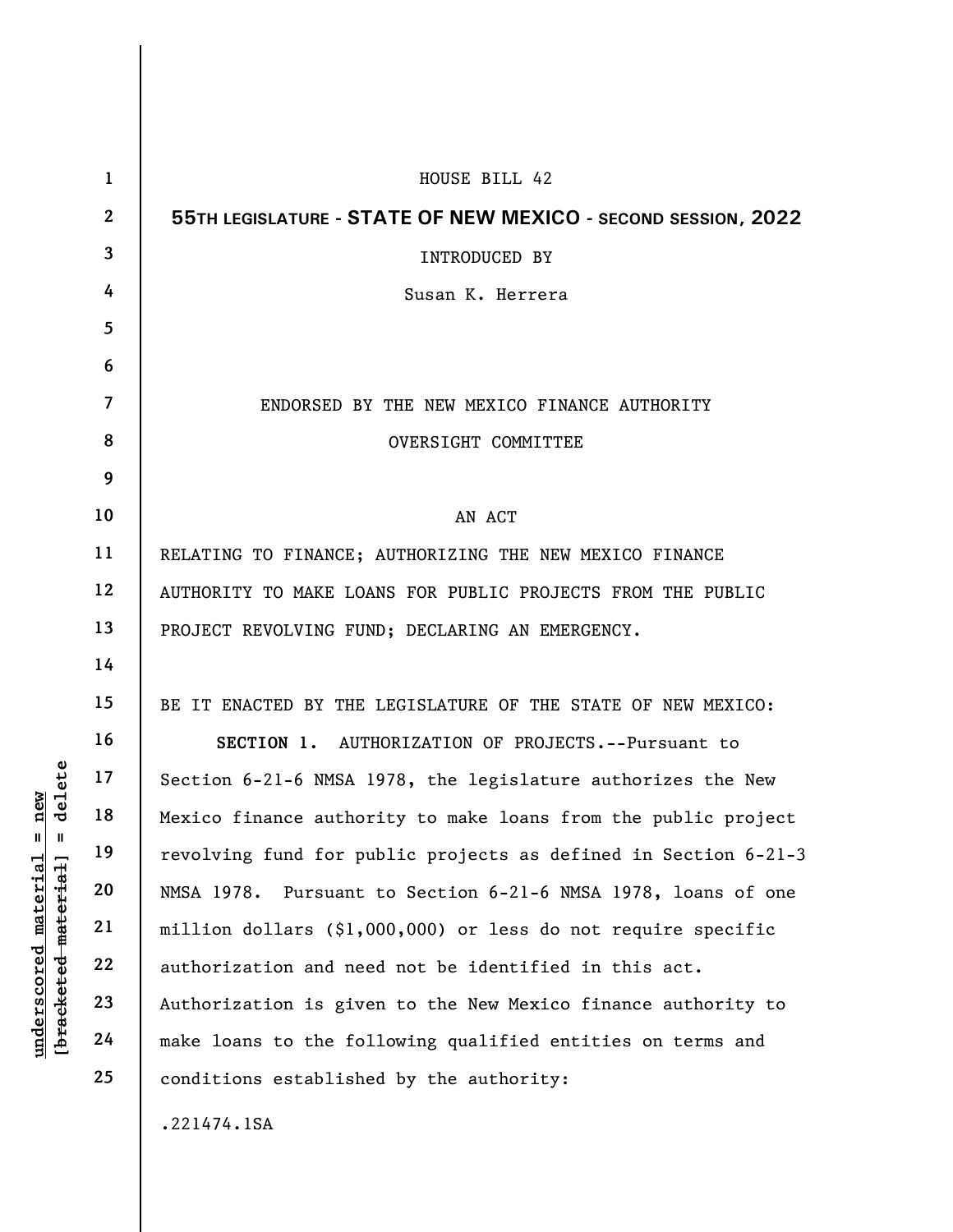understand material material end of the Az<br>
understand material of the Az<br>
understand and a<br>
understand material of the Be<br>
valencia county for be<br>
valencia county for be<br>
valencia county for b<br>
23<br>
24<br>
coad, airport and p 1 2 3 4 5 6 7 8 9 10 11 12 13 14 15 16 17 18 19 20 21 22 23 24 25 1. the academy for technology and the classics in Santa Fe county for building, equipment, infrastructure, land acquisition and refinancing projects; 2. Aggie development, incorporated, in Dona Ana county for building, equipment, infrastructure, land acquisition, water, wastewater, water rights, solid waste, road, airport and public transportation system projects; 3. the Alamogordo public school district in Otero county for building, equipment, infrastructure, education technology and land acquisition projects; 4. the city of Albuquerque in Bernalillo county for building, equipment, infrastructure, land acquisition, road, airport, public transportation system, public recreation facility and refinancing projects; 5. the ASK academy in Sandoval county for building, equipment, infrastructure, land acquisition and refinancing projects; 6. the Aztec municipal school district in San Juan county for building, equipment, infrastructure, education technology and land acquisition projects; 7. the Belen consolidated school district in Valencia county for building, equipment, infrastructure, land acquisition, water, wastewater, water rights, solid waste, road, airport and public transportation system projects;

.221474.1SA

8. the city of Belen in Valencia county for

 $- 2 -$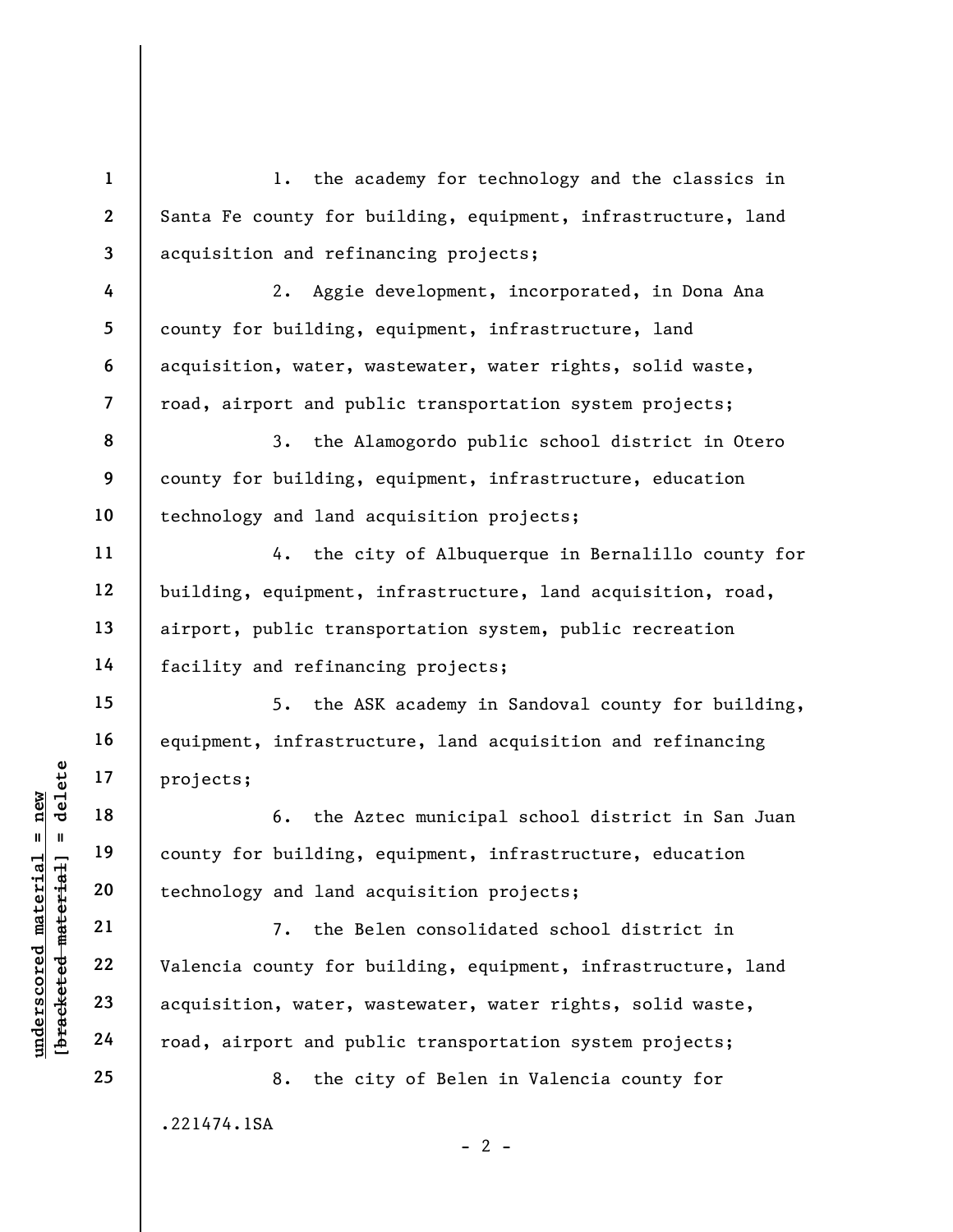1 2 3 4 building, equipment, infrastructure, land acquisition, water, wastewater, water rights, solid waste, road, airport, public transportation system, public recreation facility and refinancing projects;

5 6 7 9. the city of Belen fire department in Valencia county for building, equipment, infrastructure and land acquisition projects;

8 9 10 11 10. the Bernalillo county metropolitan court in Bernalillo county for building, equipment, infrastructure, land acquisition, water, wastewater, water rights, solid waste, road, airport and public transportation system projects;

11. the city of Bloomfield in San Juan county for building, equipment, infrastructure, land acquisition, water, wastewater, water rights, solid waste, road, airport, public transportation system and public recreation projects;

12. the Bloomfield school district in San Juan county for building, equipment, infrastructure, education technology and land acquisition projects;

under 17<br>
and 18<br>
18<br>
19<br>
19<br>
19<br>
13. the B<br>
13. the B<br>
13. the B<br>
13. the B<br>
13. the B<br>
13. the B<br>
13. the B<br>
13. the B<br>
13. the B<br>
13. the B<br>
13. the B<br>
14. the C<br>
14. the C<br>
24<br>
Sandoval county for r 13. the Broadmoor Heights public improvement district in Sandoval county for water, wastewater, water rights, solid waste, road, airport and public transportation system projects;

14. the Cabezon public improvement district in Sandoval county for refinancing projects;

15. central New Mexico community college in .221474.1SA

 $-3 -$ 

12

13

14

15

16

17

18

19

20

21

22

23

24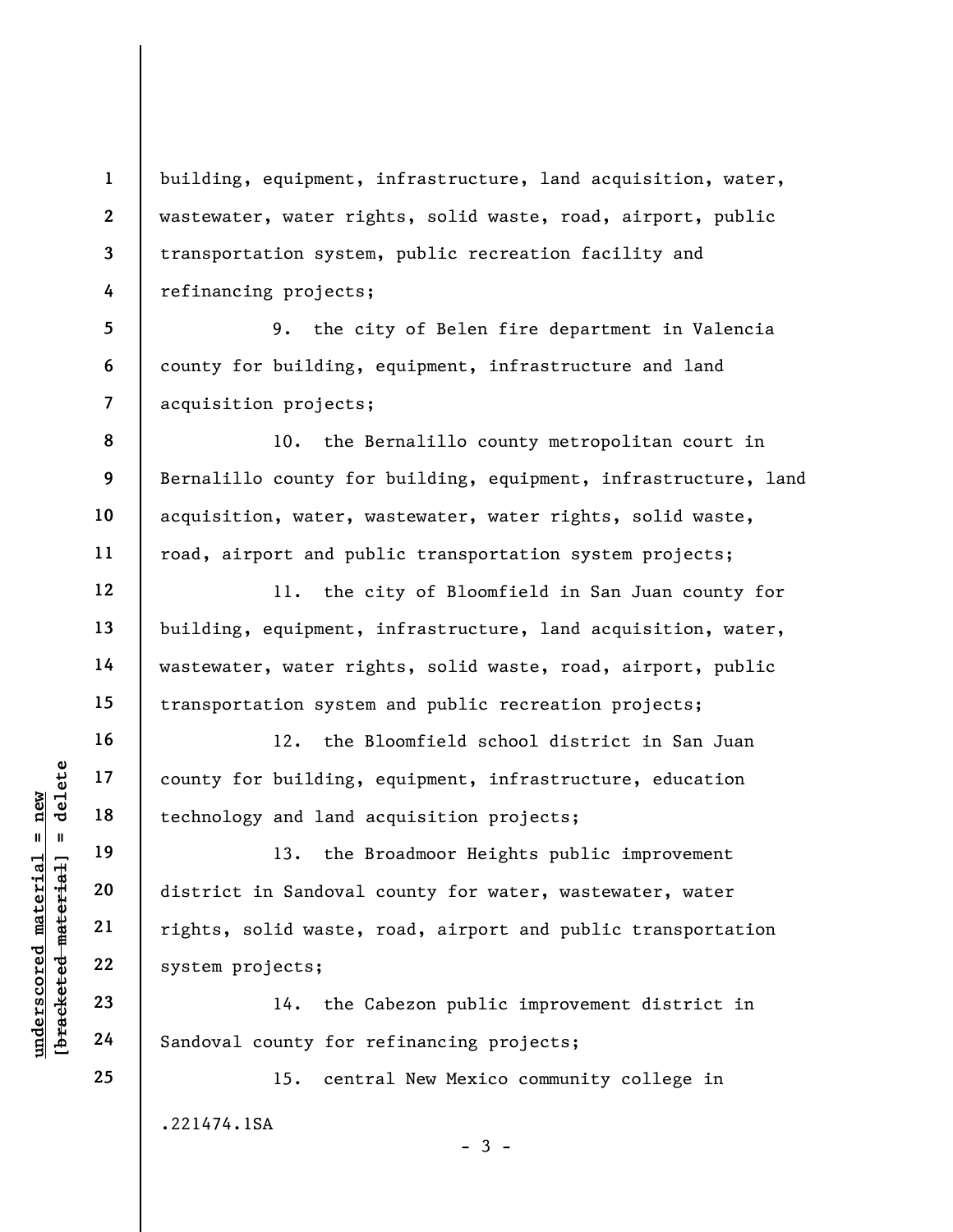2 Bernalillo county for building, equipment, infrastructure, land acquisition and refinancing projects;

16. the Cimarron municipal school district in Colfax county for building, equipment, infrastructure, land acquisition, education technology and refinancing projects;

17. the town of Clayton in Union county for building, equipment, infrastructure, land acquisition, water, wastewater, water rights, solid waste, road, airport, public transportation system and public recreation facility projects;

18. the Cloudcroft municipal school district in Otero county for building, equipment, infrastructure, education technology and land acquisition projects;

19. the Clovis municipal school district in Curry county for building, equipment, infrastructure, land acquisition, education technology and refinancing projects;

20. the city of Clovis in Curry county for water, wastewater, water rights, solid waste, road, airport and public transportation system projects;

21. the Cobre consolidated school district in Grant county for building, equipment, infrastructure, land acquisition, education technology and refinancing projects;

under 17<br>
= 18<br>
= 18<br>
= 19<br>
= 19<br>
= 19<br>
= 21<br>
= 21<br>
= 21<br>
= 21<br>
= 21<br>
= 22<br>
= 22<br>
= 22<br>
= 22<br>
= 22<br>
= 22<br>
= 22<br>
= 24<br>
= 24<br>
= 24<br>
= 24<br>
= 24<br>
= 23<br>
= 24<br>
= 24<br>
= 24<br>
= 24<br>
= 23<br>
= 24<br>
= 24<br>
= 24<br>
= 23<br>
= 24<br>
= 24<br>
= 23<br>
= 22. the village of Corrales in Sandoval county for building, equipment, infrastructure, land acquisition, water, wastewater, water rights, solid waste, road, airport, public transportation system, public recreation facility and .221474.1SA  $- 4 -$ 

1

3

4

5

6

7

8

9

10

11

12

13

14

15

16

17

18

19

20

21

22

23

24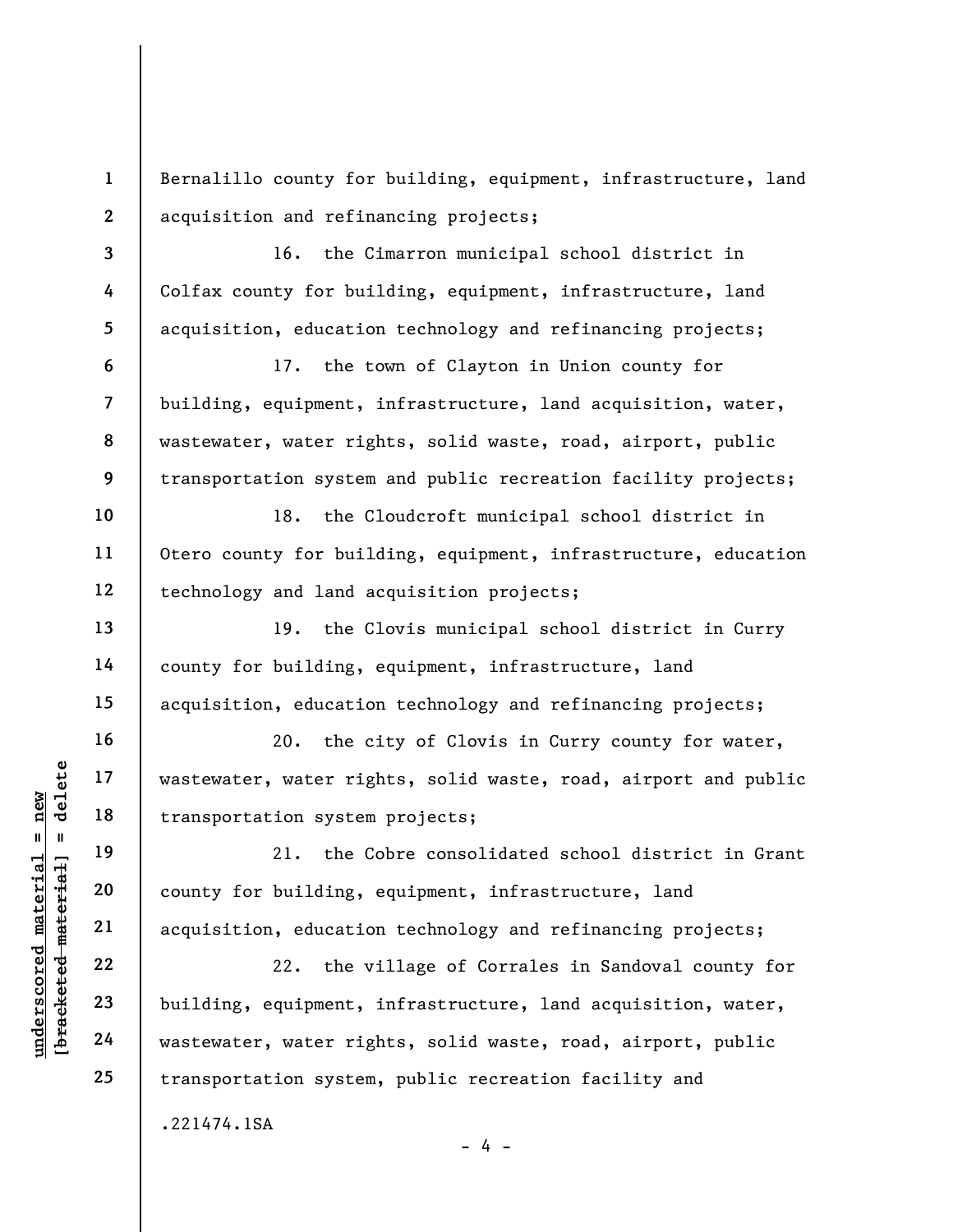## 1 refinancing projects;

2 3 4 5 6 23. the Cuba independent school district in Sandoval county for building, equipment, infrastructure, land acquisition, education technology, water, wastewater, water rights, solid waste, road, airport, public transportation system and public recreation facility projects;

24. Curry county for building, equipment, infrastructure, land acquisition, water, wastewater, water rights, solid waste, road, airport, public transportation system and public recreation facility projects;

25. the Deming public school district in Luna county for building, equipment, infrastructure, land acquisition, education technology, water, wastewater, water rights and solid waste projects;

26. the Dexter consolidated school district in Chaves county for building, equipment, infrastructure, land acquisition, education technology and refinancing projects;

underscored material and the projects;<br>
underscored material and the projects;<br>
21 asset to acquisition, education<br>
22 and the projects;<br>
23 for building, equipme<br>
24 education technology 27. the Dora consolidated school district in Roosevelt county for building, equipment, infrastructure, land acquisition, education technology, water, wastewater and solid waste projects;

28. East Mountain high school in Bernalillo county for building, equipment, infrastructure, land acquisition, education technology and public recreation projects;

29. the board of regents of eastern New Mexico .221474.1SA

 $- 5 -$ 

7

8

9

10

11

12

13

14

15

16

17

18

19

20

21

22

23

24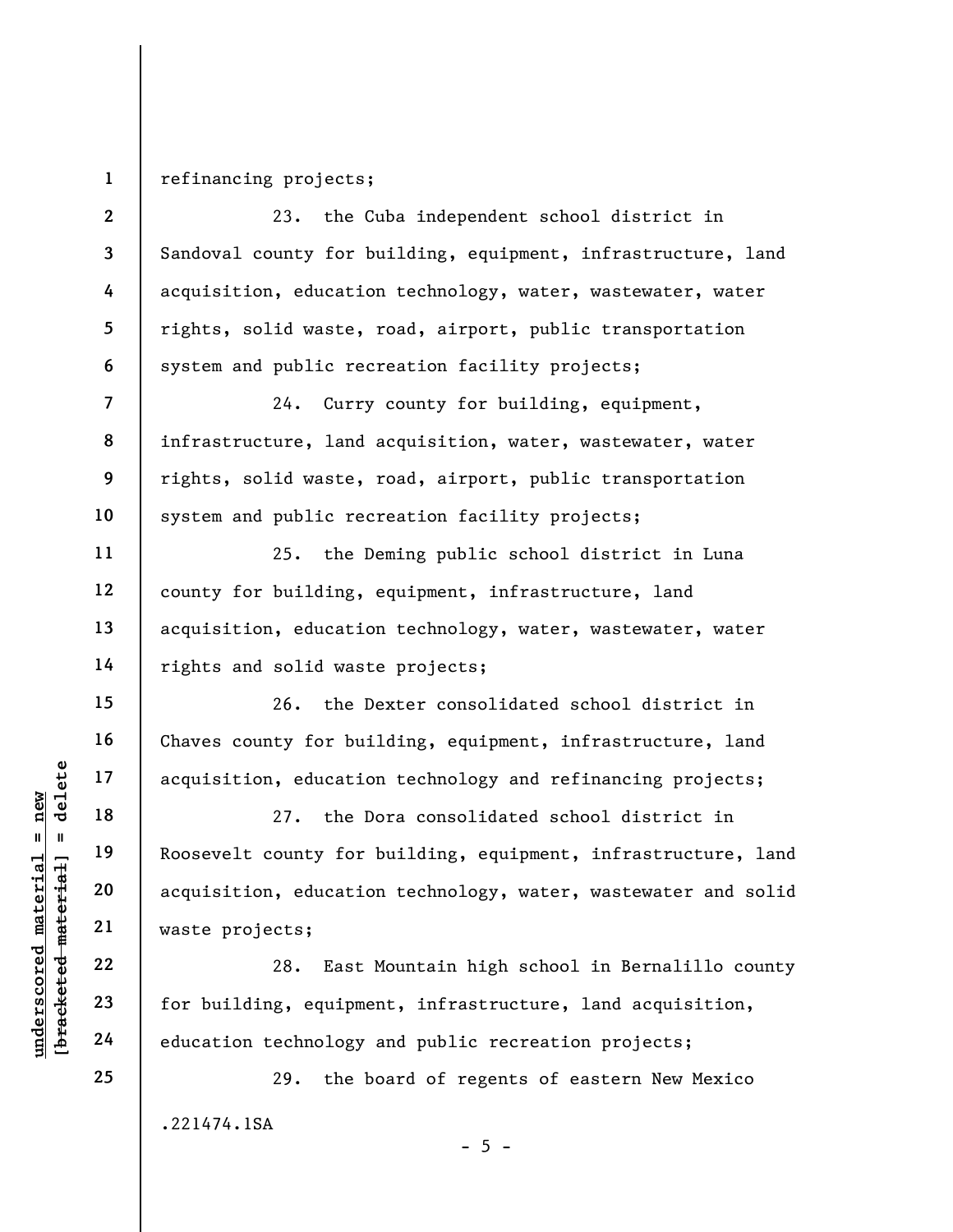2 3 university for refinancing, building acquisition and facility renovation projects at the Ruidoso branch campus of eastern New Mexico university in Lincoln county;

30. the Eldorado area water and sanitation district in Santa Fe county for building, equipment, infrastructure and land acquisition projects;

31. the city of Elephant Butte in Sierra county for building, equipment, infrastructure, land acquisition, water, wastewater, water rights, solid waste, road, airport, public transportation system and public recreation facility projects;

32. the city of Espanola in Rio Arriba county for building, equipment, infrastructure, land acquisition, water, wastewater, water rights, solid waste, road, airport, public transportation system and public recreation facility projects;

33. the Espanola public school district in Rio Arriba and Santa Fe counties for building, equipment, infrastructure, land acquisition, education technology, water, wastewater, water rights, solid waste, road, airport, public transportation system and public recreation facility projects;

understand material material material material material material material material material material discrete<br>gradient material material material material material material material material material material material mate 34. the city of Eunice in Lea county for building, equipment, infrastructure, land acquisition, water, wastewater, water rights, solid waste, road, airport, public transportation system, public recreation facility and refinancing projects;

35. the village of Fort Sumner in De Baca county for building, equipment, infrastructure, land acquisition, .221474.1SA  $- 6 -$ 

1

4

5

6

7

8

9

10

11

12

13

14

15

16

17

18

19

20

21

22

23

24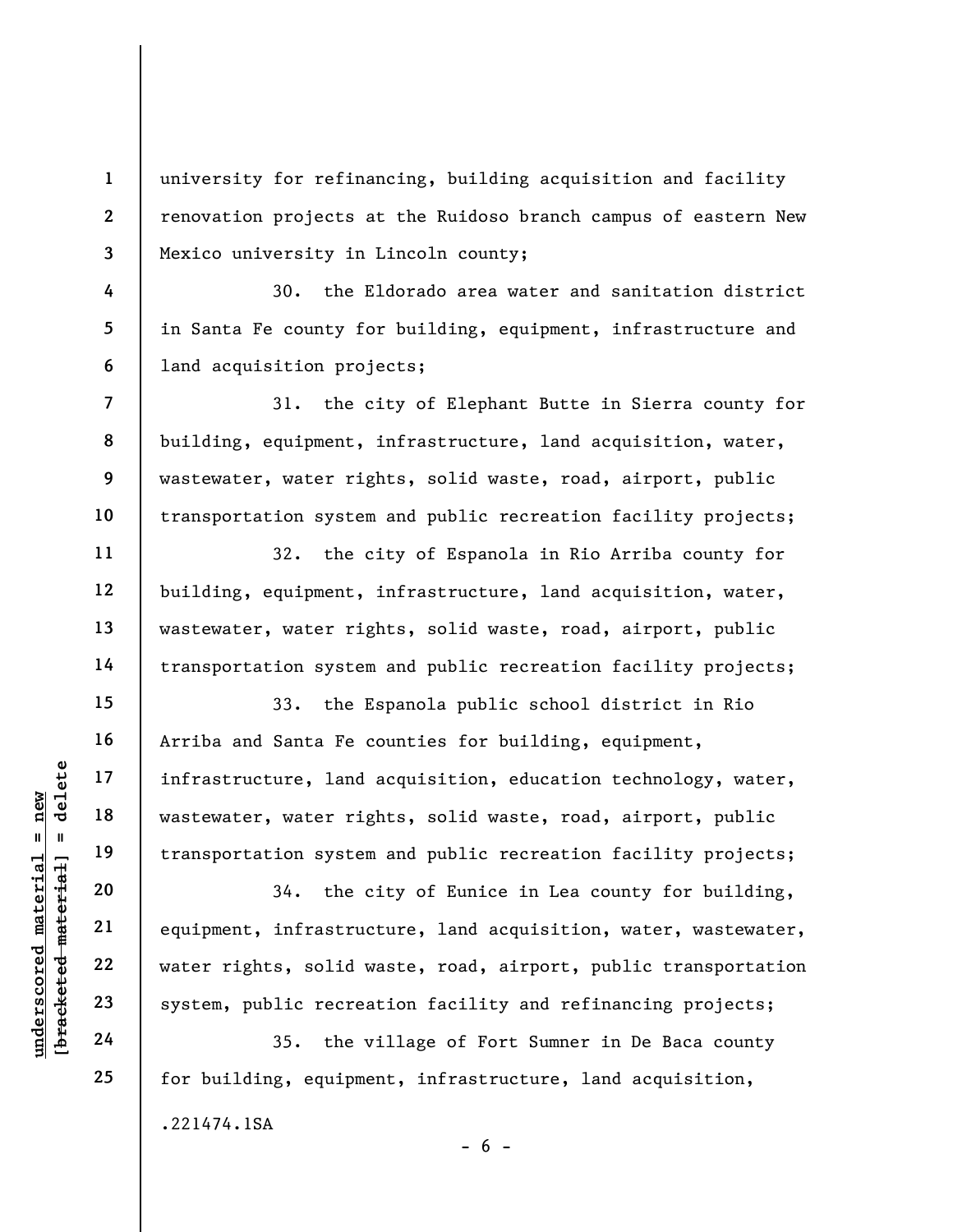1 2 water, wastewater, water rights, solid waste and public recreation facility projects;

36. the city of Gallup in McKinley county for water, wastewater, water rights, solid waste, road, airport and public transportation system projects;

37. the Gallup-McKinley county school district in McKinley county for building, equipment, infrastructure, land acquisition, education technology and refinancing projects;

9 10 11 12 38. the village of Grady in Curry county for building, equipment, infrastructure, land acquisition, water, wastewater, water rights, solid waste and public recreation facility projects;

39. the Grady municipal school district in Curry county for building, equipment, infrastructure, education technology and land acquisition projects;

40. the board of regents of New Mexico state university for the Grants campus in Cibola county for building, equipment, infrastructure and land acquisition projects;

understy for the Grandon Helpen is a sequipment, infrastruced material equipment, infrastruced material equipment,  $\frac{19}{20}$  building, equipment, water rightlend and  $\frac{22}{24}$  examenced material transportation system a 41. the village of House in Quay county for building, equipment, infrastructure, land acquisition, water, wastewater, water rights, solid waste, road, airport and public transportation system projects;

42. the city of Jal in Lea county for water, wastewater, solid waste, water rights, road, airport, public transportation system and public recreation facility projects; .221474.1SA - 7 -

3

4

5

6

7

8

13

14

15

16

17

18

19

20

21

22

23

24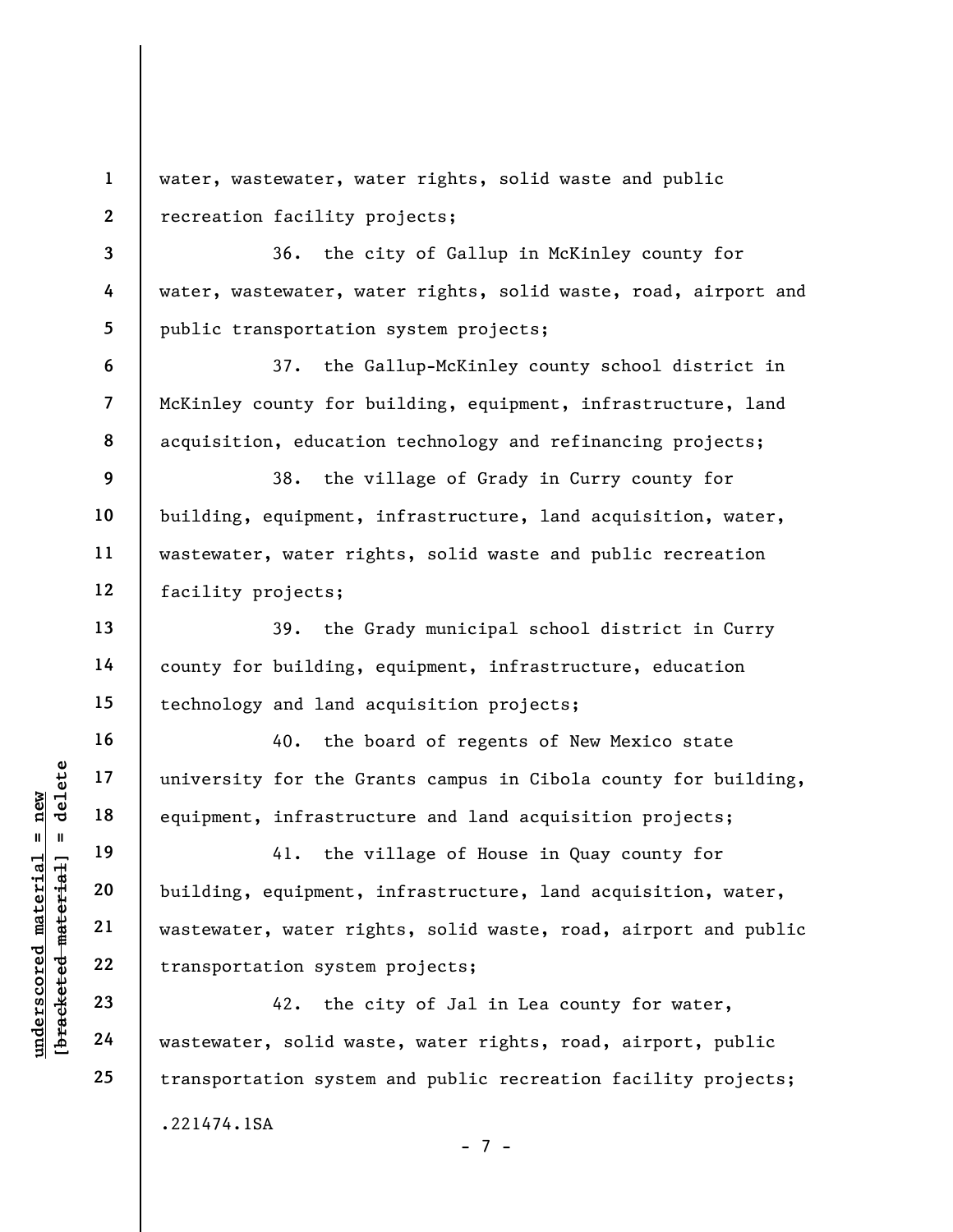understand material material external material and economic developm<br>
and economic developm<br>
48. the L<br>
valencia county for b<br>
valencia county for b<br>
valencia county for b<br>
education technology,<br>
facility projects;<br>
23<br>
49 1 2 3 4 5 6 7 8 9 10 11 12 13 14 15 16 17 18 19 20 21 22 23 24 25 43. the Jemez Valley public school district in Sandoval county for building, equipment, infrastructure, education technology and land acquisition projects; 44. the Las Vegas city public school district in San Miguel county for building, equipment, infrastructure, education technology, land acquisition, refinancing, recreation facility and school-based health center improvement projects; 45. La Union mutual domestic sewer and water association in Dona Ana county for water, wastewater, water rights and solid waste projects; 46. the Lordsburg municipal school district in Hidalgo county for building, equipment, infrastructure, land acquisition and education technology projects; 47. Los Alamos county for building, equipment, infrastructure, land acquisition, water, wastewater, water rights, solid waste, road, airport, public transportation system, public recreation facility, broadband infrastructure and economic development projects; 48. the Los Lunas public school district in Valencia county for building, equipment, infrastructure, education technology, land acquisition and public recreation facility projects; 49. the Lovington municipal school district in Lea county for building, equipment, infrastructure, education technology, land acquisition, refinancing and public recreation .221474.1SA - 8 -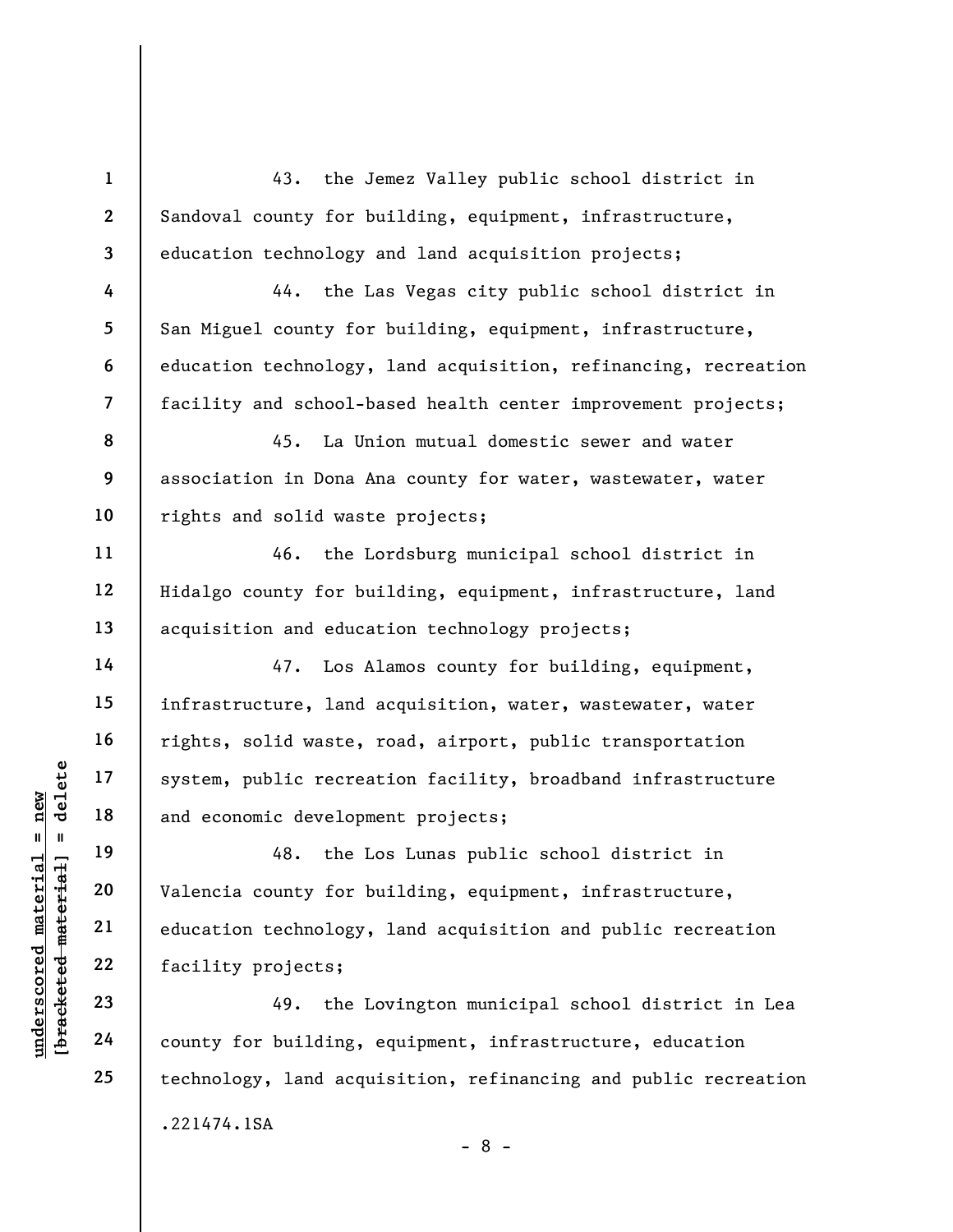1 facility projects;

5

6

7

11

12

13

14

15

16

17

18

19

20

21

22

23

24

25

2 3 4 50. Luna county for building, equipment, infrastructure, land acquisition, water, wastewater, water rights and solid waste projects;

51. the Media Arts Collaborative charter school in Bernalillo county for building, equipment, infrastructure, land acquisition, education technology and refinancing projects;

8 9 10 52. the Mesa Vista consolidated school district in Rio Arriba county for building, equipment, infrastructure, education technology and land acquisition projects;

53. the middle Rio Grande conservancy district in Bernalillo county for building, equipment, infrastructure and land acquisition projects;

54. the village of Milan in Cibola county for building, equipment, infrastructure, land acquisition, water, wastewater, water rights, solid waste, road, airport, public transportation system and public recreation facility projects;

underscored material = new [bracketed material] = delete 55. the city of Moriarty in Torrance county for building, equipment, infrastructure, land acquisition, water, wastewater, water rights, solid waste, road, airport, public transportation system, refinancing and public recreation facility projects;

56. the town of Mountainair in Torrance county for water, wastewater, water rights, solid waste, road, airport and public transportation system projects;

- 9 -

.221474.1SA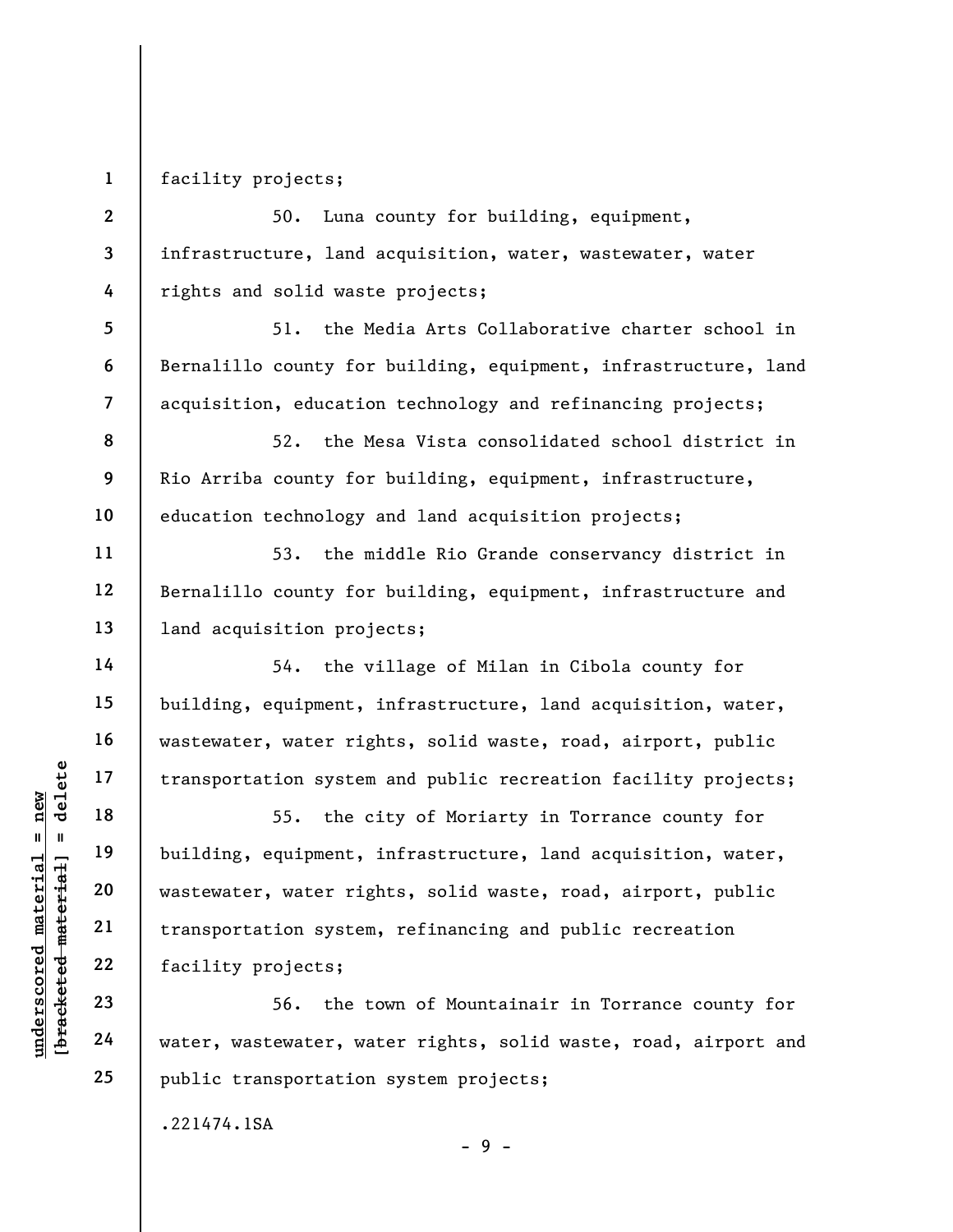1 2 3 57. the board of regents of the New Mexico military institute in Chaves county for building, equipment, infrastructure and land acquisition projects;

58. the board of regents of New Mexico state university in Dona Ana county for the arrowhead center for building, equipment, infrastructure, land acquisition, water, wastewater, water rights, solid waste, road, airport, public transportation system and public recreation facility projects;

9 10 11 12 59. the board of regents of New Mexico state university in Dona Ana county for building, equipment, infrastructure, land acquisition, refinancing and recreation facility projects;

60. the north central regional transit district in Santa Fe, Rio Arriba, Los Alamos and Taos counties for building, equipment, infrastructure, land acquisition and public transportation system projects;

61. the northwest New Mexico regional solid waste authority in Cibola and McKinley counties for building, equipment, infrastructure and land acquisition projects;

understand material material and the material of the material of the material of the material of the material country in Cibola and equipment, infrastruce of the P<br>santa Fe county for b<br>ducation technology, facility projec 62. the Pojoaque Valley public school district in Santa Fe county for building, equipment, infrastructure, education technology, land acquisition and public recreation facility projects;

63. the city of Portales in Roosevelt county for building, equipment, infrastructure, land acquisition, water, .221474.1SA  $- 10 -$ 

4

5

6

7

8

13

14

15

16

17

18

19

20

21

22

23

24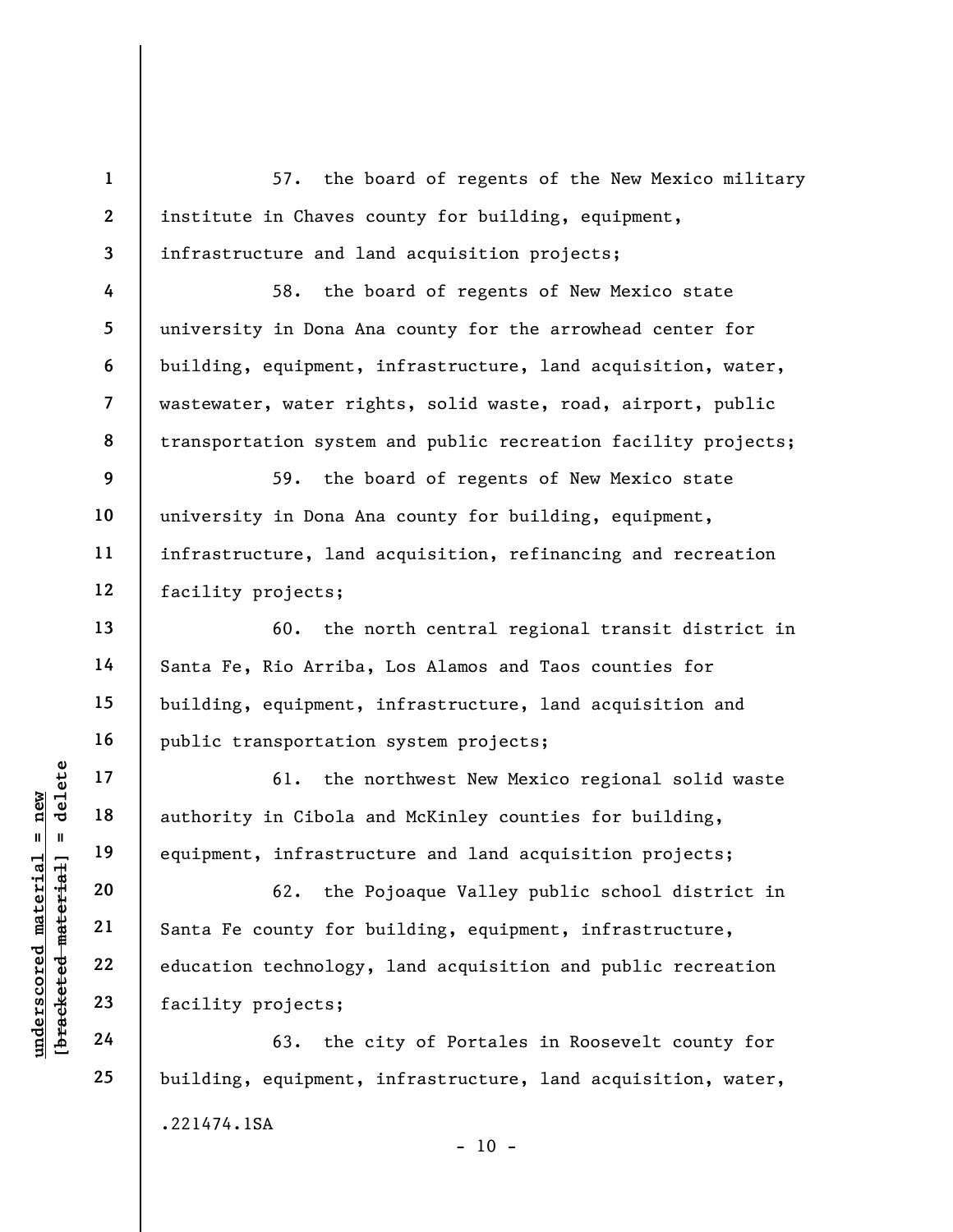1 2 3 4 5 6 7 8 9 10 11 12 13 14 15 16 17 18 wastewater, water rights, solid waste, road, airport, public transportation system and public recreation facility projects; 64. the Portales municipal school district in Roosevelt county for building, equipment, infrastructure, education technology and land acquisition projects; 65. the Pueblo of Santa Ana in Sandoval county for building, equipment, infrastructure, land acquisition, water, wastewater, water rights and solid waste projects; 66. Quay county for building, equipment, infrastructure and land acquisition projects; 67. the Quemado independent school district in Catron county for building, equipment, infrastructure, education technology, land acquisition and public recreation facility projects; 68. the Questa independent school district in Taos county for building, equipment, infrastructure, education technology and land acquisition projects; 69. the city of Raton in Colfax county for

underscored material material end and the corrections of the correct material correct material density and the correct material density of the correct material correct material density of the correct material correct mater building, equipment, infrastructure, land acquisition, water, wastewater, water rights, solid waste, road, airport and public transportation system projects;

70. Rio Arriba county for building, equipment, infrastructure, land acquisition, water, wastewater, water rights, solid waste, road, airport, public transportation system, refinancing and public recreation facility projects; .221474.1SA - 11 -

19

20

21

22

23

24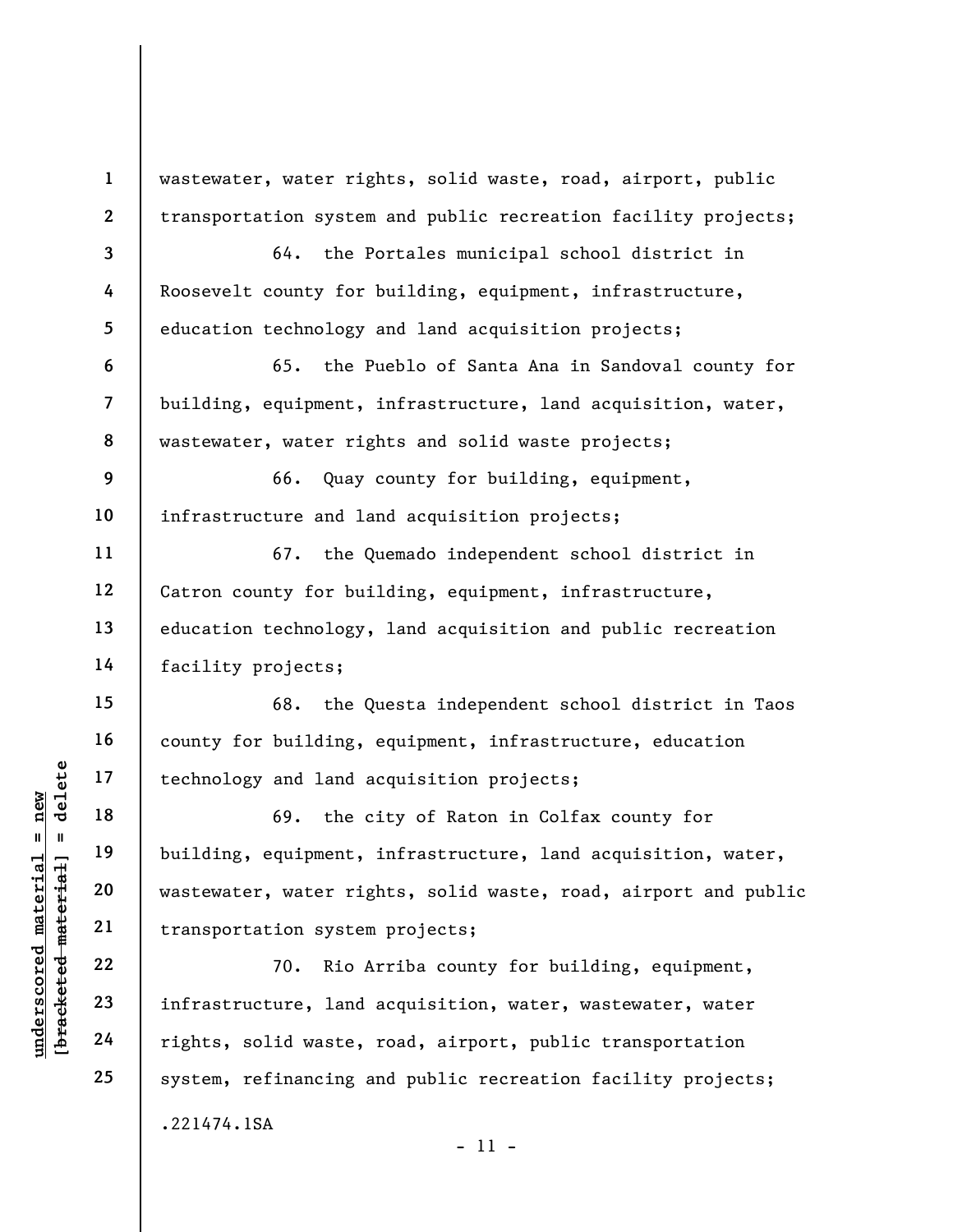71. Roosevelt county for building, equipment, infrastructure, land acquisition, road, airport, public transportation system and public recreation facility projects;

72. the Roswell independent school district in Chaves county for building, equipment, infrastructure, education technology, land acquisition, water, wastewater, water rights, solid waste, road, airport, school transportation system, refinancing and public recreation facility projects;

73. the Ruidoso municipal school district in Lincoln county for building, equipment, infrastructure, education technology, land acquisition, water, wastewater, water rights, solid waste, road, public transportation system, public recreation facility and refinancing projects;

74. the San Jon municipal school district in Quay county for building, equipment, infrastructure, education technology and land acquisition projects;

75. the San Juan regional medical center in San Juan county for building, equipment, infrastructure and land acquisition projects;

underscored material = new [bracketed material] = delete 76. San Miguel county for building, equipment, infrastructure, land acquisition, water, wastewater, water rights, solid waste, road, airport, public transportation system, public recreation facility and refinancing projects;

77. the Santa Ana hospitality corporation, a wholly owned enterprise of the Pueblo of Santa Ana, in Sandoval county .221474.1SA  $- 12 -$ 

1

2

3

4

5

6

7

8

9

10

11

12

13

14

15

16

17

18

19

20

21

22

23

24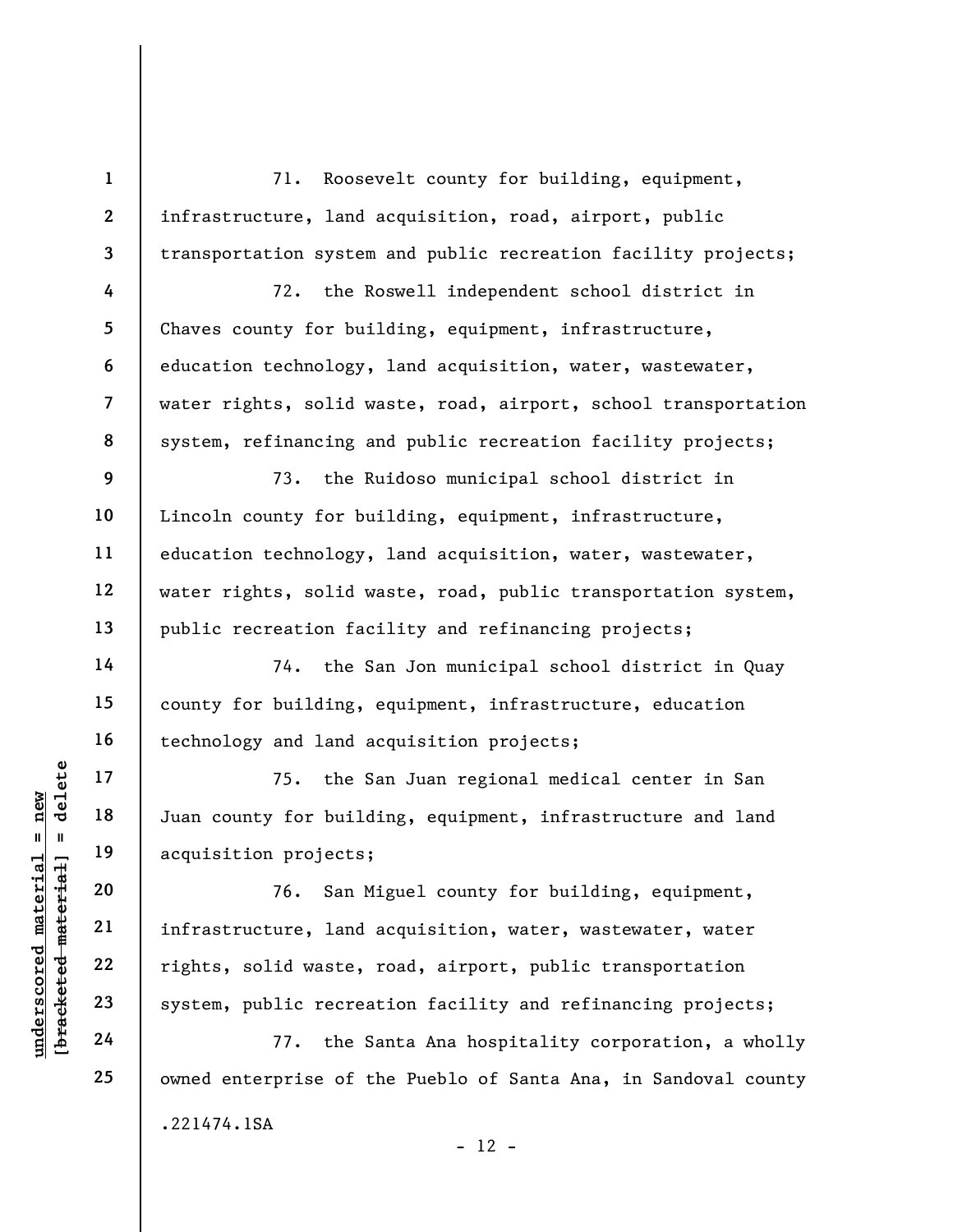1 2 for building, equipment, infrastructure, recreation and land acquisition projects;

78. the village of San Ysidro in Sandoval county for building, equipment, infrastructure, land acquisition, water, wastewater, water rights, solid waste, road, airport, public transportation system and public recreation facility projects;

8 9 10 79. the Socorro consolidated school district in Socorro county for building, equipment, infrastructure, education technology and land acquisition projects;

80. Socorro county for building, equipment, infrastructure, land acquisition, water, wastewater, water rights, solid waste, road, airport, public transportation system and energy efficiency projects;

81. the south central solid waste authority in Dona Ana county for building, equipment, infrastructure, land acquisition, water, wastewater, water rights and solid waste projects;

82. the town of Springer in Colfax county for building, equipment, infrastructure and land acquisition projects;

understand material material projects;<br>
and the material projects;<br>
all materials are distinguished:<br>
all material projects;<br>
22<br>
all materials and natural<br>
24<br>
all material equipment, infrastruc 83. the state parks division of the energy, minerals and natural resources department for building, equipment, infrastructure, land acquisition, water, wastewater, water rights, solid waste, road, airport, public transportation .221474.1SA  $- 13 -$ 

3

4

5

6

7

11

12

13

14

15

16

17

18

19

20

21

22

23

24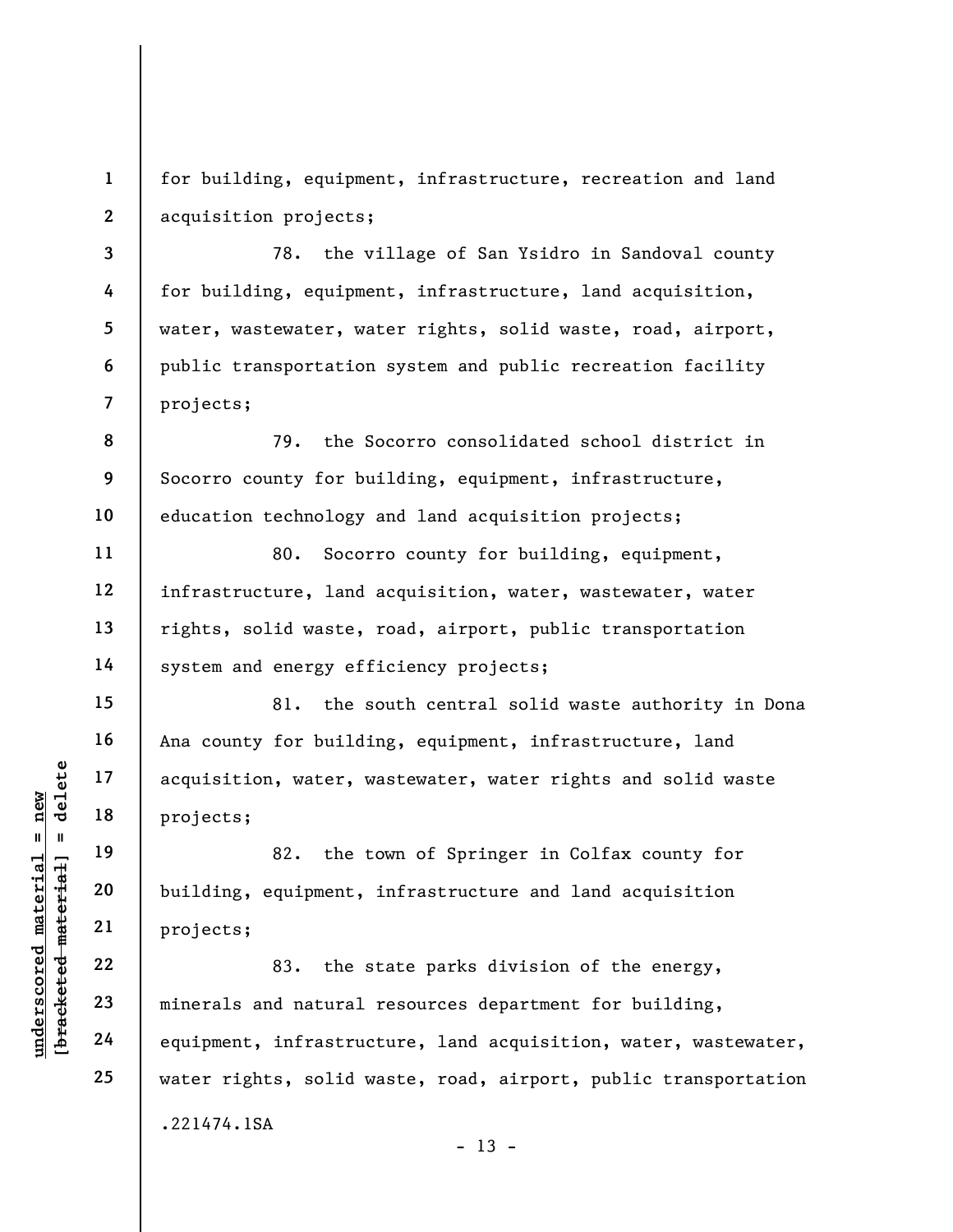underscored material = new [bracketed material] = delete 1 2 3 4 5 6 7 8 9 10 11 12 13 14 15 16 17 18 19 20 21 22 23 24 25 system and public recreation facility projects; 84. the Tatum municipal school district in Lea county for building, equipment, infrastructure, education technology and land acquisition projects; 85. the Tularosa municipal school district in Otero county for building, equipment, infrastructure, education technology, land acquisition and public recreation facility projects; 86. the 21st Century public academy in Bernalillo county for building, equipment, infrastructure and land acquisition projects; 87. Valencia county for building, equipment, infrastructure, land acquisition, road, airport, public transportation system and public recreation facility projects; 88. the town of Vaughn in Guadalupe county for water, wastewater, water rights, solid waste, road, airport and public transportation system projects; 89. the Wagon Mound public school district in Mora county for building, equipment, infrastructure, education technology and land acquisition projects; and 90. the village of Willard in Torrance county for building, equipment, infrastructure, land acquisition, water, wastewater, water rights, solid waste, road, airport, public transportation system and public recreation facility projects. SECTION 2. VOIDING OF AUTHORIZATION.--If a qualified

 $- 14 -$ 

.221474.1SA